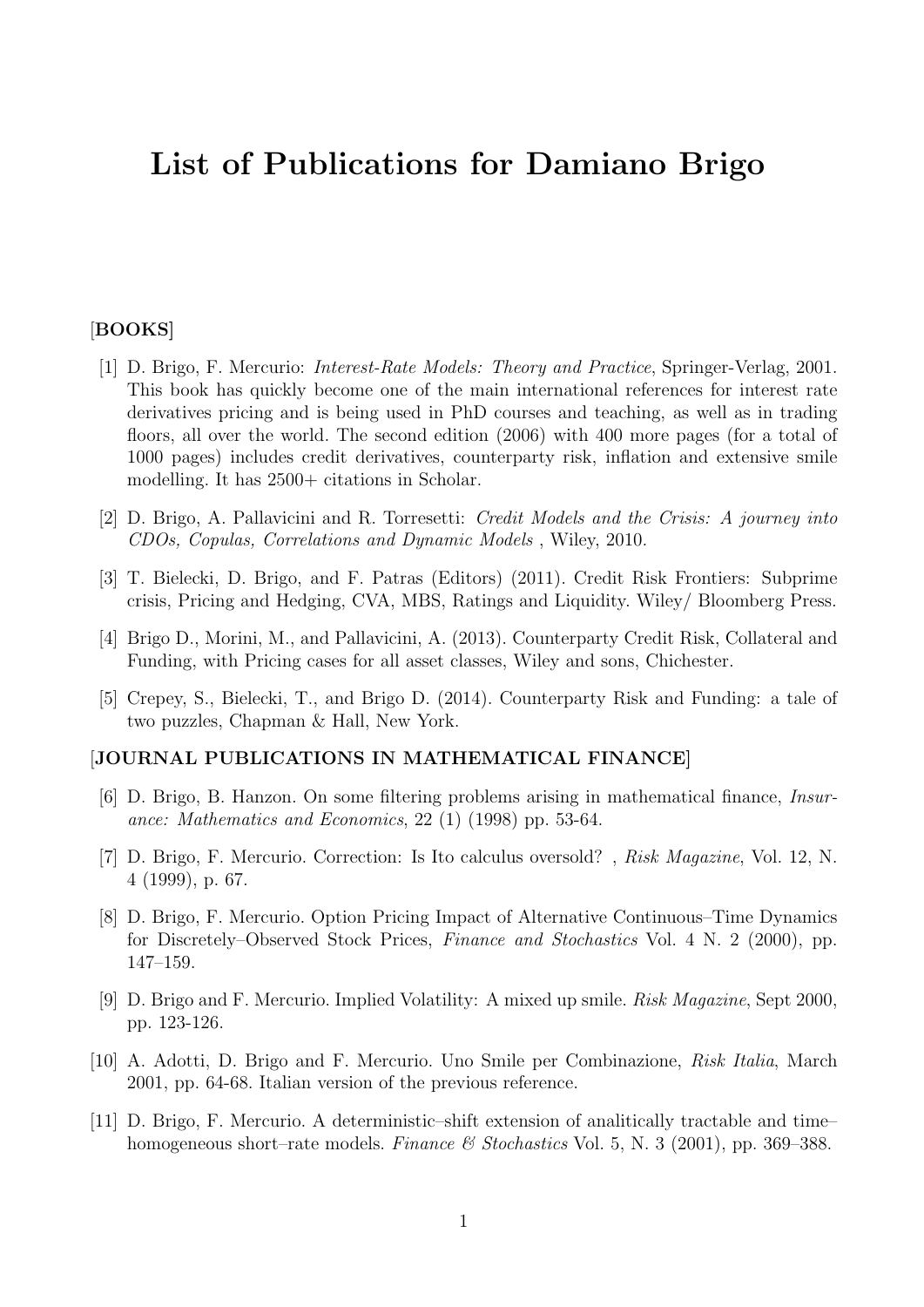- [12] D. Brigo, F. Mercurio. Lognormal-mixture dynamics and calibration to market volatility smiles, International Journal of Theoretical and Applied Finance, Vol. 5, No. 4 (2002), 427-446.
- [13] D. Brigo, F. Mercurio, Calibrating LIBOR. Risk Magazine, January 2002.
- [14] D. Brigo, F. Mercurio, Calibrare il LIBOR. Risk Italia, August 2002 issue. Italian version of the previous reference.
- [15] D. Brigo and F. Mercurio, Analytical pricing of the smile in a forward LIBOR market model, Quantitative Finance, Vol. 3, No. 1 (2003).
- [16] Brigo, D., Mercurio, F., and Sartorelli, G., Alternative Asset Price Dynamics and Volatility Smile, Quantitative Finance, Vol 3, N. 3. (2003) pp. 173-183
- [17] Brigo, D., Mercurio, F., Rapisarda, F., and Scotti, R., Approximated moment-matching dynamics for basket-options pricing, Quantitative Finance, vol 4 N. 1 (2003) pp. 1-16.
- [18] Brigo, D., Mercurio, F., Rapisarda, F., Smile at Uncertainty, Risk, (2004), May issue.
- [19] Brigo, D., Mercurio, F., Rapisarda, F., Smile con volatilità incerta, Risk Italia, (2004), October issue (Italian version of the previuos reference).
- [20] Brigo, D., Market Models for CDS Options and Callable Floaters, Risk, (2005), January issue.
- [21] Brigo, D., Alfonsi, A., Credit Default Swap Calibration and Derivatives Pricing with the SSRD Stochastic Intensity Model, Finance and Stochastic (2005), Vol. 9, N. 1.
- [22] D. Brigo, F. Mercurio, and M. Morini, The Libor Model Dynamics: Approximations, Calibration and Diagnostics, European Journal of Operation Research, 163 (2005), pp 30- 41.
- [23] Brigo, D., Market Models for CDS Options and Callable Floaters, Risk, (2005), January issue.
- [24] Brigo, D., Modelli di Mercato per opzioni CDS e obbligazioni a tasso variabile defaultabili "callable". Risk Italia, (2005), October issue. Italian version of the preceeding paper.
- [25] Brigo, D., and Morini, M. (2005). Efficient pricing of default risk: Different approaches for a single goal. Journal of Financial Transformation, No. 13, pp. 151–160.
- [26] Brigo D., and Liinev J., On the distributional difference between the Libor and the Swap market models. Quantitative Finance, Vol 5, n. 5, 2005.
- [27] D. Brigo, L. Cousot. A Comparison between the SSRD Model and the Market Model for CDS Options Pricing. Presented at the Third Bachelier Conference on Mathematical Finance, Chicago, 2004. SSRN working paper. Published in the International Journal of Theoretical and Applied Finance, Vol 9, n. 3, 2006.
- [28] D. Brigo, M. Morini, Efficient Analytical Cascade Calibration of the LIBOR market model with Endogenous Interpolation, 2005. Presented at the Third Bachelier Conference on Mathematical Finance, Chicago, 2004. Journal of Derivatives, Fall 2006 issue.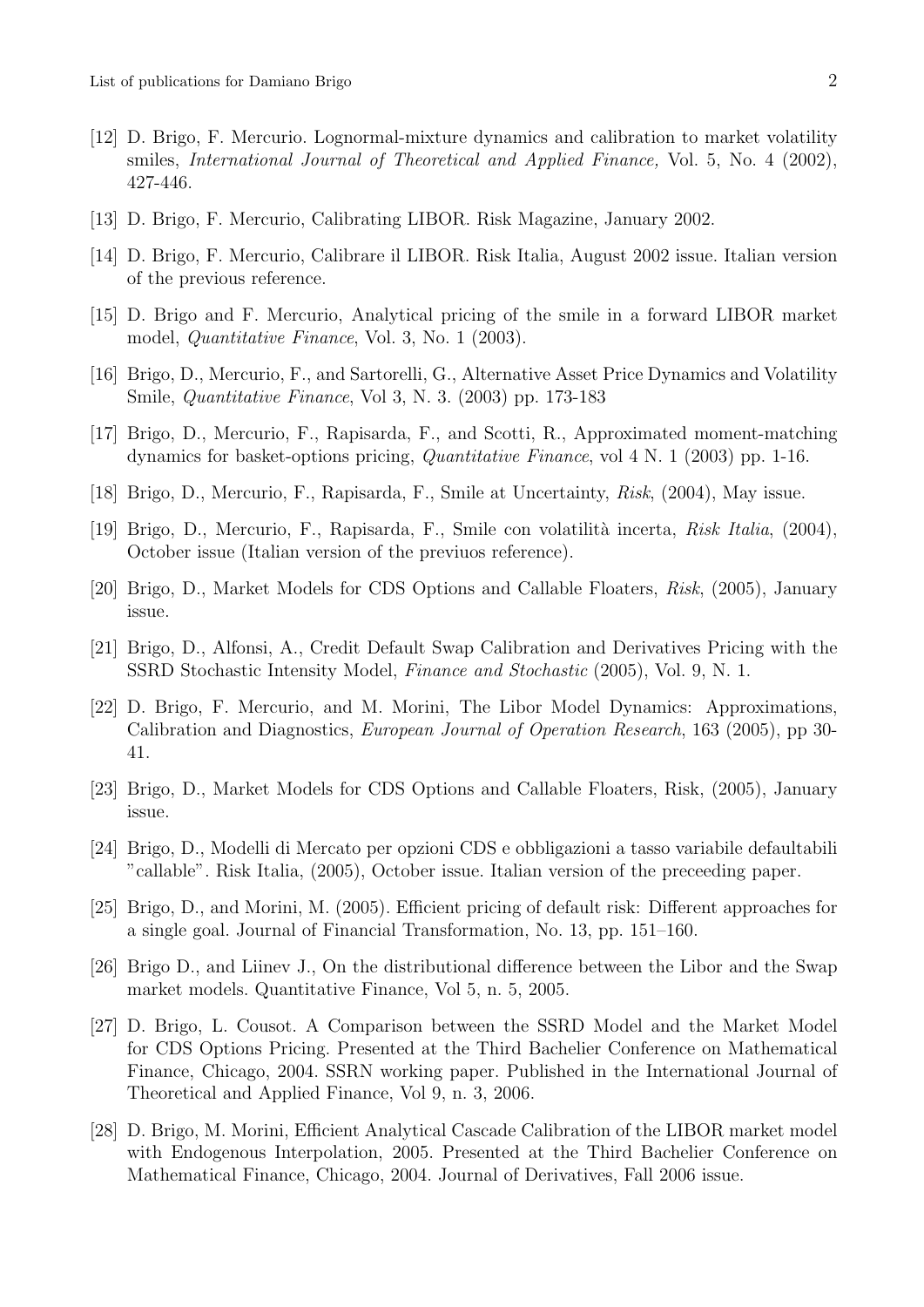- [29] D. Brigo, M. Morini, Structural credit calibration, 2006, Risk Magazine, April issue.
- [30] D. Brigo, Constant Maturity CDS valuation with market models (2006). Risk Magazine, june issue.
- [31] Rapisarda, F., Brigo, D., and Mercurio, F. (2006). Parameterizing correlations: a geometric interpretation. IMA Journal of Management Mathematics 2006; doi:10.1093/imaman/dpl010
- [32] D. Brigo, A. Pallavicini, R. Torresetti (2007). CDO calibration with the dynamical Generalized Poisson Loss model. Risk Magazine, June issue.
- [33] D. Brigo, A. Pallavicini, R. Torresetti (2007). Cluster-based extension of the generalized poisson loss dynamics and consistency with single names. International Journal of Theoretical and Applied Finance, Vol 10, n. 4. Also in: A. Lipton and Rennie (Editors), Credit Correlation - Life After Copulas, World Scientific, 2007.
- [34] D. Brigo, A. Pallavicini (2008). Counterparty Risk and Contingent CDS under correlation, Risk Magazine, February issue.
- [35] D. Brigo, E. Errais, and H. Ben Ameur (2009). Pricing Credit Default Swaps Bermudan Options: An Approximate Dynamic Programming Approach. Quantitative Finance, 9: 6, pp 717 – 726.
- [36] Torresetti, R., Brigo, D., and Pallavicini, A. (2009). Risk-neutral versus objective loss distribution and CDO tranche valuation. Journal of Risk Management in Financial Institutions. Vol. 2, 2 175–192
- [37] Brigo, D., Neugebauer, M., Dalessandro, A., and Triki, F. (2009). A stochastic processes toolkit for risk management. Geometric Brownian Motion, jumps, GARCH and Variance Gamma models. Journal of Risk Management in Financial Institutions, Vol. 2, 4 365–393.
- [38] Brigo, D., and Bakkar, I. (2009). Accurate counterparty risk valuation for energycommodities swaps. Energy Risk, March 2009 issue.
- [39] Brigo, D. and Chourdakis, K. (2009). Counterparty Risk for Credit Default Swaps: Impact of spread volatility and default correlation. International Journal of Theoretical and Applied Finance, vol. 12 (07), pages 1007-1026.
- [40] Brigo, D. and Morini, M. (2009). Last option before the armageddon. Risk Magazine, Sept 2009
- [41] Brigo, D., Neugebauer, M., Dalessandro, A., and Triki, F. (2009). A stochastic processes toolkit for risk management. Mean reversing processes and jumps. Journal of Risk Management in Financial Institutions, Vol. 3, 1.
- [42] D. Brigo, and Capponi, A. (2010). Bilateral Counterparty Risk with application to CDSs. Risk Magazine, March 2010 issue, pp. 85–90.
- [43] D. Brigo, and El-Bachir, N. (2010). An exact formula for default swaptions' pricing in the SSRJD stochastic intensity model. Mathematical Finance, Volume 20, Issue 3, July 2010, Pages: 365–382.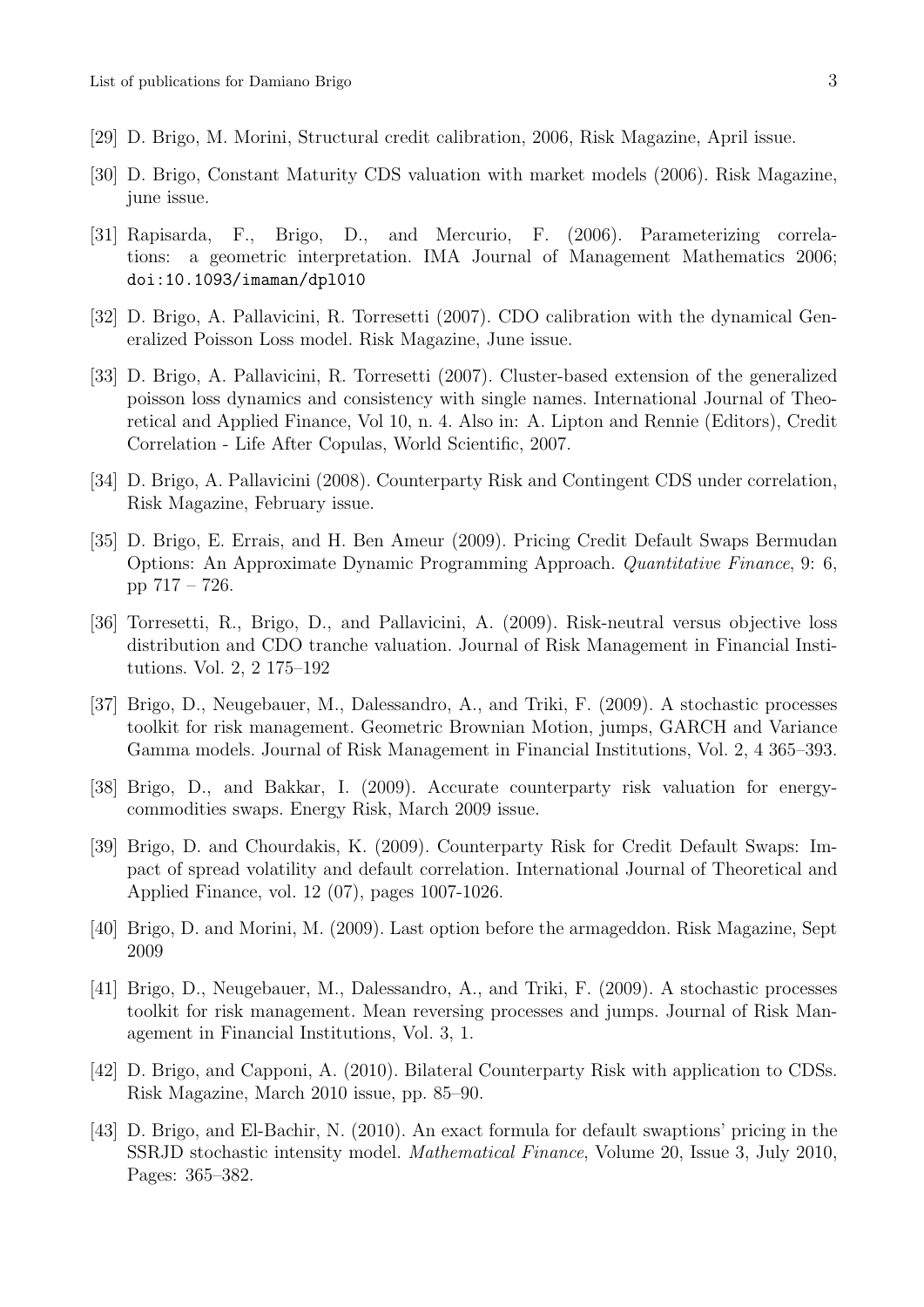- [44] Brigo, D., and Morini, M. (2011). Rethinking Counterparty Default. Credit flux, N. 114, pp 18-19.
- [45] Brigo, D., Pallavicini, A. and Torresetti, R. (2011). Credit Models and the Crisis: default cluster dynamics and the Generalized Poisson Loss model. Journal of Credit Risk, Vol 6 N. 4, pp 39–81.
- [46] Brigo D., and D'Ecclesia, R. (Eds) (2011). Special issue on the 2010 Risk Management Summer School, Rome, Journal of Risk Management in Financial Institutions, Volume 4, Number 3.
- [47] Brigo D., Pallavicini, A., and Torresetti, R. (2011). Credit models and the crisis: An Overview. Journal of Risk Management in Financial Institutions, Volume 4, Number 3, pp  $243 - 253$
- [48] Brigo, D., and Morini, M. (2011). Closeout Conventions Tension. Risk Magazine, December issue.
- [49] Brigo, D., Pallavicini, A., and Papatheodorou, V. (2011). Arbitrage-free valuation of bilateral counterparty risk for interest-rate produvts: Impact of volatilities and correlations. International Journal of Theoretical and Applied Finance, Vol. 14, No. 6 (2011) 773–802
- [50] Brigo, D., and Morini, M. (2011). No-Armageddon Arbitrage-free Equivalent Measure for Index options in a credit crisis. Mathematical Finance, Vol. 21, Issue 4, pp. 573-593
- [51] Brigo, D., Buescu, C., and Morini, M. (2012). Counterparty Risk Pricing: Impact of closeout and first-to-default time. International Journal of Theoretical and Applied Finance, Vol. 15, No. 06 (2012).
- [52] Albanese, C., Brigo, D., and Oertel, F. (2013). Restructuring Counterparty Credit Risk. International Journal of Theoretical and Applied Finance, Vol. 16, No. 02
- [53] Brigo, D., Capponi, A., Pallavicini, A., and Papatheodorou, V. (2013). Pricing Counterparty Risk Including Collateralization, Netting Rules, Re-hypothecation and Wrong–Way Risk. International Journal of Theoretical and Applied Finance Vol. 16, No. 02
- [54] Brigo, D. and A. Pallavicini (2014). Nonlinear consistent valuation of CCP cleared or CSA bilateral trades with initial margins under credit, funding and wrong-way risks. Journal of Financial Engineering, 1 (1):1–60.
- [55] Brigo, D. and Di Graziano, G. (2014). Optimal trade execution under displaced diffusions dynamics across different risk criteria. Journal of Financial Engineering, 1 (2):1–17.
- [56] Brigo, D., Capponi, A., and Pallavicini, A. (2014). Arbitrage-free bilateral counterparty risk valuation under collateralization and application to Credit Default Swaps. Mathematical Finance, Vol. 24, No. 1, pages 125146.
- [57] Brigo, D., Buescu, C., Pallavicini, A., and Liu, Q. (2015). A Note on the self-financing condition for funding, collateral and discounting. International Journal of Theoretical and Applied Finance Vol. 18, No. 02.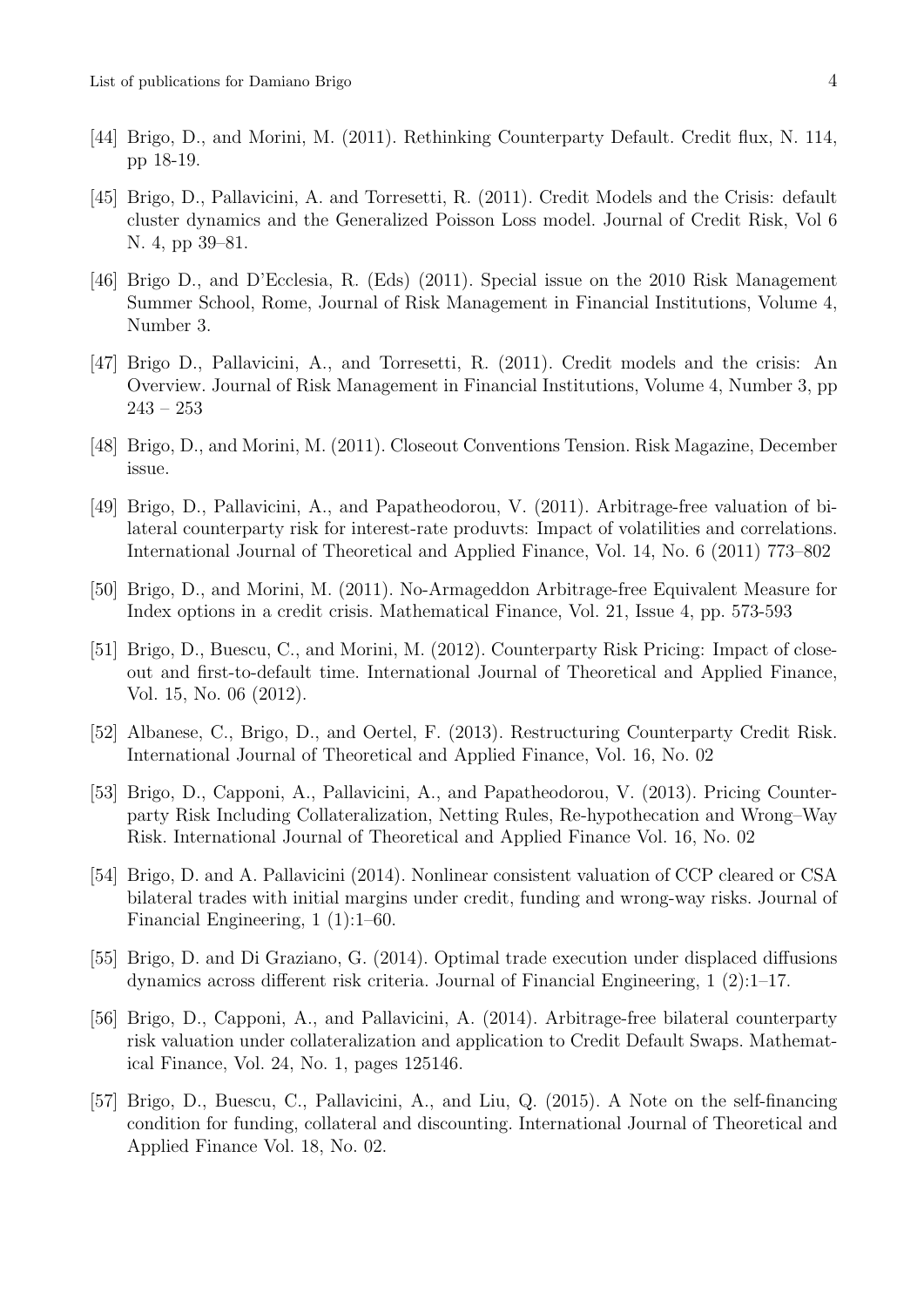- [58] Brigo, D., Garcia, J., and Pede, N. (2015). Coco bonds pricing with credit and equity calibrated first–passage firm value models. International Journal of Theoretical and Applied Finance Vol. 18, No. 03.
- [59] Borkowski, T., Brigo, D., and M. Cieciorski (2015). The Capco Exit Probability Index (CEPIX): Methodology and History of an Index Expressing Euro Exit Likelihoods. Journal of Financial Transformation, No. 41, pp 21–26.
- [60] Brigo, D., Mai, J. -F., and Scherer, M. (2016). Markov multi-variate survival indicators for default simulation as a new characterization of the Marshall-Olkin law. STATISTICS & PROBABILITY LETTERS, 114, 60-66. doi:10.1016/j.spl.2016.03.013
- [61] Chris Lamberton, Damiano Brigo and Dave Hoy (2017). Impact of Robotics, RPA and AI on the insurance industry: challenges and opportunities. Journal of Financial Perspectives, Volume 4, issue 1, pp. 8-20.
- [62] Brigo, D., Buescu, C., and Rutkowski, M. (2017). Funding, repo and credit inclusive valuation as modified option pricing. OPERATIONS RESEARCH LETTERS, 45(6), 665- 670. doi:10.1016/j.orl.2017.10.009
- [63] Brigo, D., Rapisarda, F., and Sridi, A. (2018). The multivariate mixture dynamics: Consistent no-arbitrage single-asset and index volatility smiles. IISE TRANSACTIONS, 50(1), 27-44. doi:10.1080/24725854.2017.1374581
- [64] Bormetti, G., Brigo, D., Francischello, M., Pallavicini, A. (2018). Impact of multiple curve dynamics in Credit Valuation Adjustments under collateralization, QUANTITATIVE FI-NANCE, 18, pp. 31 – 44.
- [65] Brigo, D. and Vrins, F. (2018). Disentangling wrong-way risk: pricing credit valuation adjustment via change of measures. EUROPEAN JOURNAL OF OPERATIONAL RE-SEARCH, 269(3), 1154-1164. doi:10.1016/j.ejor.2018.03.015
- [66] Armstrong, J., and Brigo, D. (2018). Rogue traders versus value-at-risk and expected shortfall. Risk Magazine, 63.
- [67] Armstrong J., and Brigo D. (2019). Risk managing tail-risk seekers: VaR and expected shortfall vs S-shaped utility. Journal of Banking & Finance, Vol: 101, Pages: 122–135.
- [68] Brigo D., Francischello M., Pallavicini A. (2019). Nonlinear valuation under credit, funding, and margins: existence, uniqueness, invariance, and disentanglement. European Journal of Operational Research, Vol: 274, Pages: 788-805
- [69] Brigo D., Pede N. and Petrelli A. (2019). Multi-currency credit default swaps. International Journal of Theoretical and Applied Finance, Vol: 22, N. 4, 1959918.
- [70] Bellani C., Brigo D., Done A., Neumann E. (2020). Optimal trading: the importance of being adapted. Accepted for publication in the International Journal of Financial Engineering.
- [71] Bellani C. and Brigo D. (2020). Mechanics of good trade execution in the framework of linear temporary market impact. Quantitative Finance, Vol: 21, Pages: 143–163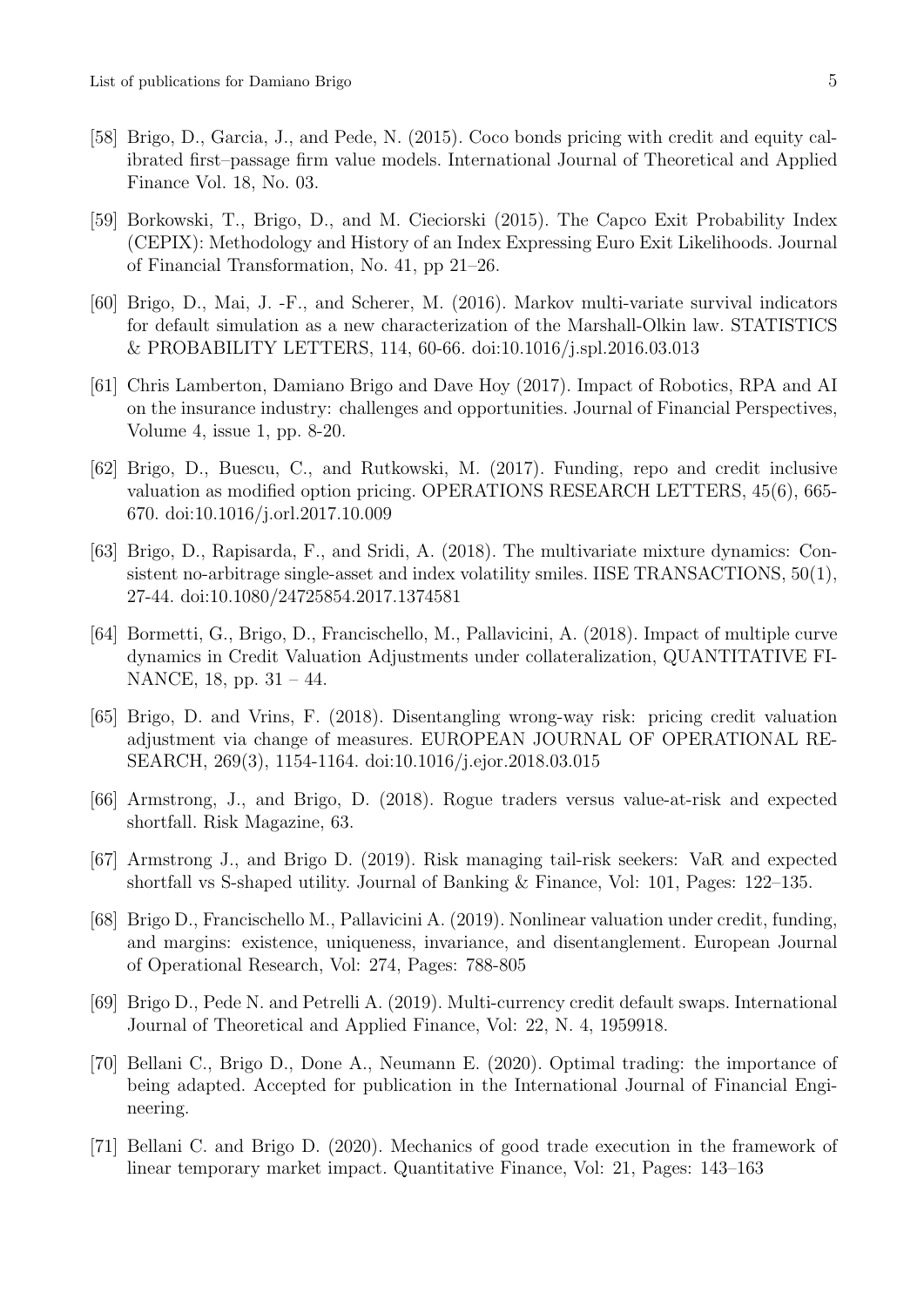- [72] Graceffa F., Brigo D. and Pallavicini, A. (2020). On the consistency of jump-diffusion dynamics for FX rates under inversion. International Journal of Financial Engineering, Vol: 7, N. 4, 2050046.
- [73] Bellotti A., Brigo D., Gambetti P. and Vrins F. (2021). Forecasting recovery rates on nonperforming loans with machine learning. International Journal of Forecasting, Vol: 37, Pages: 428–444.
- [74] Brigo D., Pisani C. and Rapisarda F. (2021). The multivariate mixture dynamics model: shifted dynamics and correlation skew. Annals of Operations Research, Vol: 299, Pages: 1411–1435
- [75] Barucci E., Brigo D., Francischello M. and Marazzina D. (2021). On the design of Sovereign Bond-Backed Securities. International Journal of Financial Engineering, to appear.
- [76] Armstrong J., Bellani C., Brigo D. and Cass, T. (2021). Option pricing models without probability: a rough paths approach. To appear in Mathematical Finance.

#### [JOURNAL PUBL. IN PROBABILITY, STATISTICS and SYSTEMS THEORY]

- [77] D. Brigo, On the nice behaviour of the Gaussian Projection Filter with small observation noise. Systems and Control Letters, Vol. 26, N. 5 (1995), pp. 363–370
- [78] D. Brigo. New results on the Gaussian projection filter with small observation noise, Systems and Control Letters, Vol. 28 (1996), pp. 273–279
- [79] D. Brigo, B. Hanzon, F. LeGland. A Differential Geometric approach to nonlinear filtering: the Projection Filter, IEEE Transactions on Automatic Control, Vol. 43, 2 (1998), pp. 247– 252.
- [80] D. Brigo, B. Hanzon, F. Le Gland. Approximate Nonlinear Filtering by Projection on Exponential Manifolds of Densities, Bernoulli, Vol. 5, N. 3 (1999), pp. 495–534.
- [81] D. Brigo. On SDEs with marginal laws evolving in finite–dimensional exponential families. Statistics and Probability Letters 49 (2000), pp. 127–134.
- [82] Alfonsi, A., Brigo, D., New Families of Copulas Based on Periodic Functions, Communications in Statistics: Theory and Methods, (2005), Vol. 34, N. 7.
- [83] Damiano Brigo, Jan-Frederik Mai, and Matthias Scherer (2016). Markov multi-variate survival indicators for default simulation as a new characterization of the Marshall–Olkin law. Statistics and Probability Letters, No. 114, p. 60–66
- [84] Armstrong, J. and Brigo, D. (2016). Nonlinear filtering via stochastic PDE projection on mixture manifolds in L2 direct metric. Mathematics of Control, Signals and Systems, Vol. 28, No. 1, p. 1–33.
- [85] Armstrong, J. and Brigo, D. (2018). Intrinsic stochastic differential equations as jets. PROCEEDINGS OF THE ROYAL SOCIETY A–MATHEMATICAL PHYSICAL AND ENGINEERING SCIENCES, 474(2210), 28 pages. doi:10.1098/rspa.2017.0559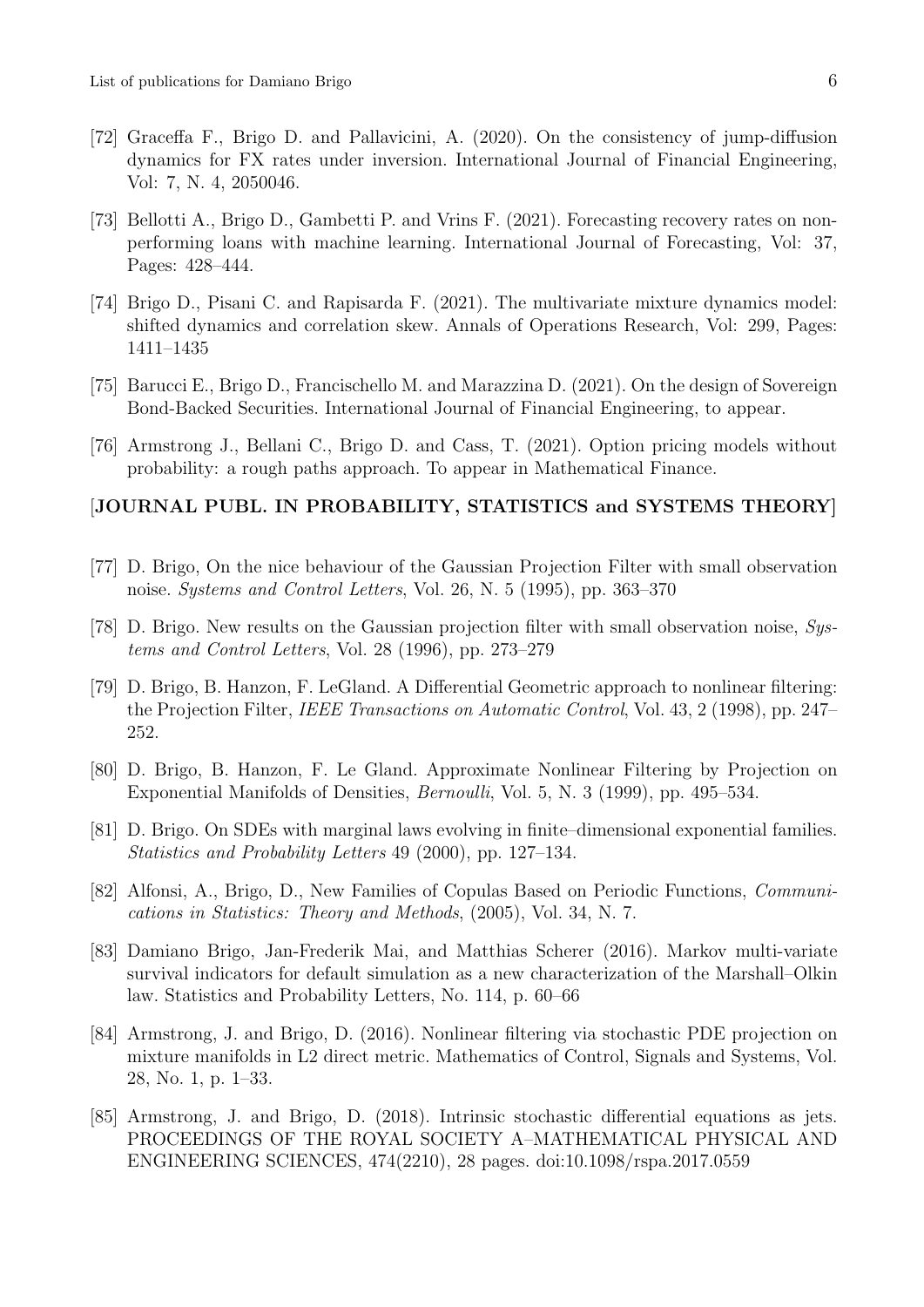- [86] Armstrong, J. Brigo, D., and Rossi Ferrucci, E. (2019). Optimal approximation of SDEs on submanifolds: the Ito-vector and Ito-jet projections. Proc. London Math. Soc., Vol: 119, Pages: 176–213, published online on December 2018, doi:10.1112/plms.12226.
- [87] Brigo D., Jeanblanc M. and Vrins F. (2020). SDEs with uniform distributions: Peacocks, conic martingales and mean reverting uniform diffusions. Stochastic Processes and their Applications, Vol: 130, Pages: 3895–3919

#### [PUBLICATIONS IN VOLUMES: MATHEMATICAL FINANCE]

- [88] D. Brigo, F. Mercurio. Displaced and Mixture Diffusions for Analytically-Tractable Smile Models, in: Geman, H., Madan, D.B., Pliska, S.R., Vorst, A.C.F. (Editors), Mathematical Finance - Bachelier Congress 2000, Springer (2001).
- [89] D. Brigo, F. Mercurio, A mixed-up smile, in: Lipton, A. (Editor), Exotic Options: The cutting edge collection, Risk Books, London (2003), 45-50. Book version of the Reference [?] above.
- [90] Brigo, D., Market Models for CDS Options and Callable Floaters, in: Derivatives Trading and Option Pricing, Dunbar N. (Editor), Risk Books, 2005. This is the book version of Reference [?] above.
- [91] Brigo, D., Mercurio, F., Rapisarda, F., Smile at Uncertainty, in: Derivatives Trading and Option Pricing, Dunbar N. (Editor), Risk Books, 2005. This is the book version of Reference [?] above.
- [92] Brigo, D., and Masetti, M., Risk Neutral Pricing of Counterparty Risk. Chapter 11 In: Pykhtin, M. (Editor), Counterparty Credit Risk Modelling: Risk Management, Pricing and Regulation (2006). Risk Books, London.
- [93] D. Brigo, A. Pallavicini (2007). Counterparty Risk under Correlation between Default and Interest Rates. In: Miller, J., Edelman, D., and Appleby, J. (Editors), Numercial Methods for Finance, Chapman Hall.
- [94] D. Brigo, A. Pallavicini, R. Torresetti (2007). Cluster-based extension of the generalized poisson loss dynamics and consistency with single names. In: A. Lipton and Rennie (Editors), Credit Correlation - Life After Copulas, World Scientific, 2007.
- [95] Brigo, D. (2008). CDS Options through Candidate Market Models and the CDS-Calibrated CIR++ Stochastic Intensity Model. In: Wagner, N. (Editor), "Credit Risk: Models, Derivatives and Management", Chapman & Hall/CRC Financial Mathematics Series
- [96] D. Brigo, J. Beumee, G. Stoyle (2010). Charting a course through the CDS big bang. In: Wigan, D. (Editor), Credit Derivatives: The March to Maturity, Thomson Reuters.
- [97] Brigo, D., Pallavicini, A. and Torresetti, R. (2010). Limits of Implied Credit Correlation Metrics Before and During the Crisis. In: Berd, A. (Editor), Lessons from the Financial Crisis: Insights from the greatest economic event of our lifetime, Risk Books, 283–318.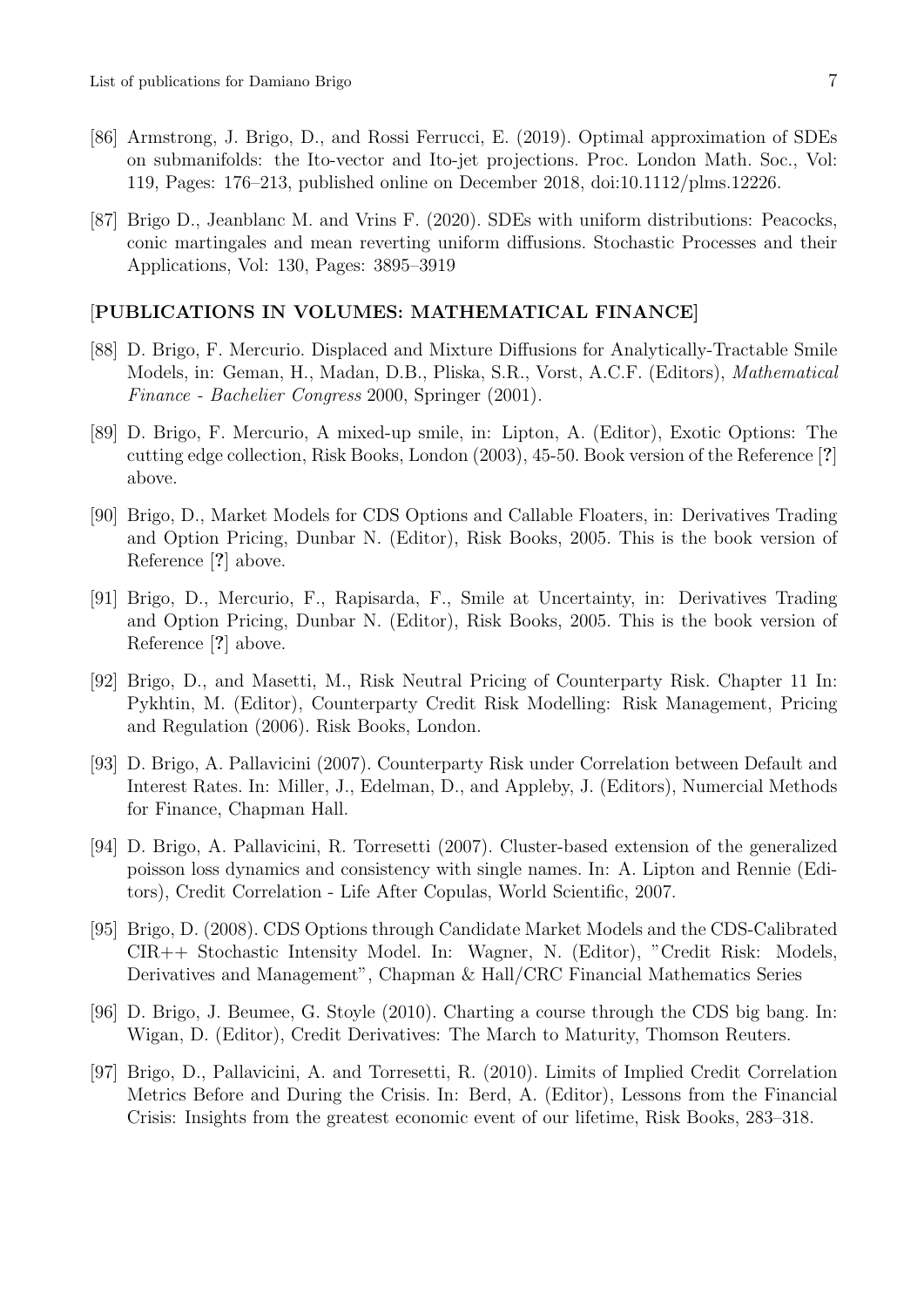- [98] Brigo, D., Predescu, M., and Capponi, A. (2011). Liquidity modeling for Credit Default Swaps: an overview. In: Bielecki, Brigo and Patras (Editors), Credit Risk Frontiers: Subprime crisis, Pricing and Hedging, CVA, MBS, Ratings and Liquidity, Wiley/Bloomberg Press, pp. 587–617.
- [99] Brigo, D., Morini, M., and Tarenghi, M. (2011). Credit Calibration with Structural Models and Equity Return Swap valuation under Counterparty Risk. In: Bielecki, Brigo and Patras (Editors), Credit Risk Frontiers: Subprime crisis, Pricing and Hedging, CVA, MBS, Ratings and Liquidity, Wiley/Bloomberg Press, pp. 457–484.
- [100] Brigo, D., and Capponi, A. (2012). Bilateral Credit Valuation Adjustment with Application to Credit Default Swaps. In: Managing and Measuring Capital: For Banks and Financial Institutions, Edited by Michael Ong, Risk Books, London, 2012.
- [101] Brigo, D., and Nordio, C. (2015). A Random Holding Period Approach for Liquidity-Inclusive Risk Management. In: Kathrin Glau, Matthias Scherer, Rudi Zagst (Editors), Innovations in Quantitative Risk Management, Springer Verlag, Heidelberg, Pages 3-18.
- [102] Brigo, D., Liu, Q., Pallavicini, A., and Sloth, D. (2016). Nonlinear Valuation under Margin and Funding Costs. In: Veronesi, P. (Editor), Handbook of FixedIncome Securities, Wiley, pp. 839–881.
- [103] Brigo, D., Francischello, M., and Pallavicini, A. (2016). Analysis Of Nonlinear Valuation Equations Under Credit And Funding Effects. In: Grbac, Z., Glau, K, Scherer, M., and Zagst, R. (Eds), Challenges in Derivatives Markets – Fixed Income Modeling, Valuation Adjustments, Risk Management, and Regulation. Springer series in Mathematics and Statistics, Springer Verlag, Heidelberg, 2016
- [104] Brigo, D., Liu, Q., Pallavicini, A., and Sloth, D. (2016). Nonlinearity Valuation Adjustment. In: Grbac, Z., Glau, K, Scherer, M., and Zagst, R. (Eds), Challenges in Derivatives Markets – Fixed Income Modeling, Valuation Adjustments, Risk Management, and Regulation. Springer series in Mathematics and Statistics, Springer Verlag, Heidelberg, 2016
- [105] Brigo, D., Fries, C., Hull, J., Scherer, M., Sommer, D., and R. Werner (2016). FVA and electricity bill valuation adjustment – much of a difference? In: Grbac, Z., Glau, K, Scherer, M., and Zagst, R. (Eds), Challenges in Derivatives Markets – Fixed Income Modeling, Valuation Adjustments, Risk Management, and Regulation. Springer series in Mathematics and Statistics, Springer Verlag, Heidelberg, 2016
- [106] Brigo, D., Hvolby, T., and Vrins, F. (2018). Wrong-way risk adjusted exposure: analytical approximations for options in default intensity models. In: Glau, K., Linders, D., Scherer, M., Schneider, L. and Zagst, R., eds, Innovations in Insurance, Risk- and Asset Management. Munich, Germany: World Scientific Publishing Co., pp. 27–45
- [107] Brigo, D., Mai, Jan., Scherer, M., and Sloot, H. (2018). Consistent iterated simulation of multivariate defaults: Markov indicators, lack of memory, extreme-value copulas, and the MarshallOlkin distribution. In: Glau, K., Linders, D., Scherer, M., Schneider, L. and Zagst, R., eds, Innovations in Insurance, Risk- and Asset Management. Munich, Germany: World Scientific Publishing Co., pp. 47–94.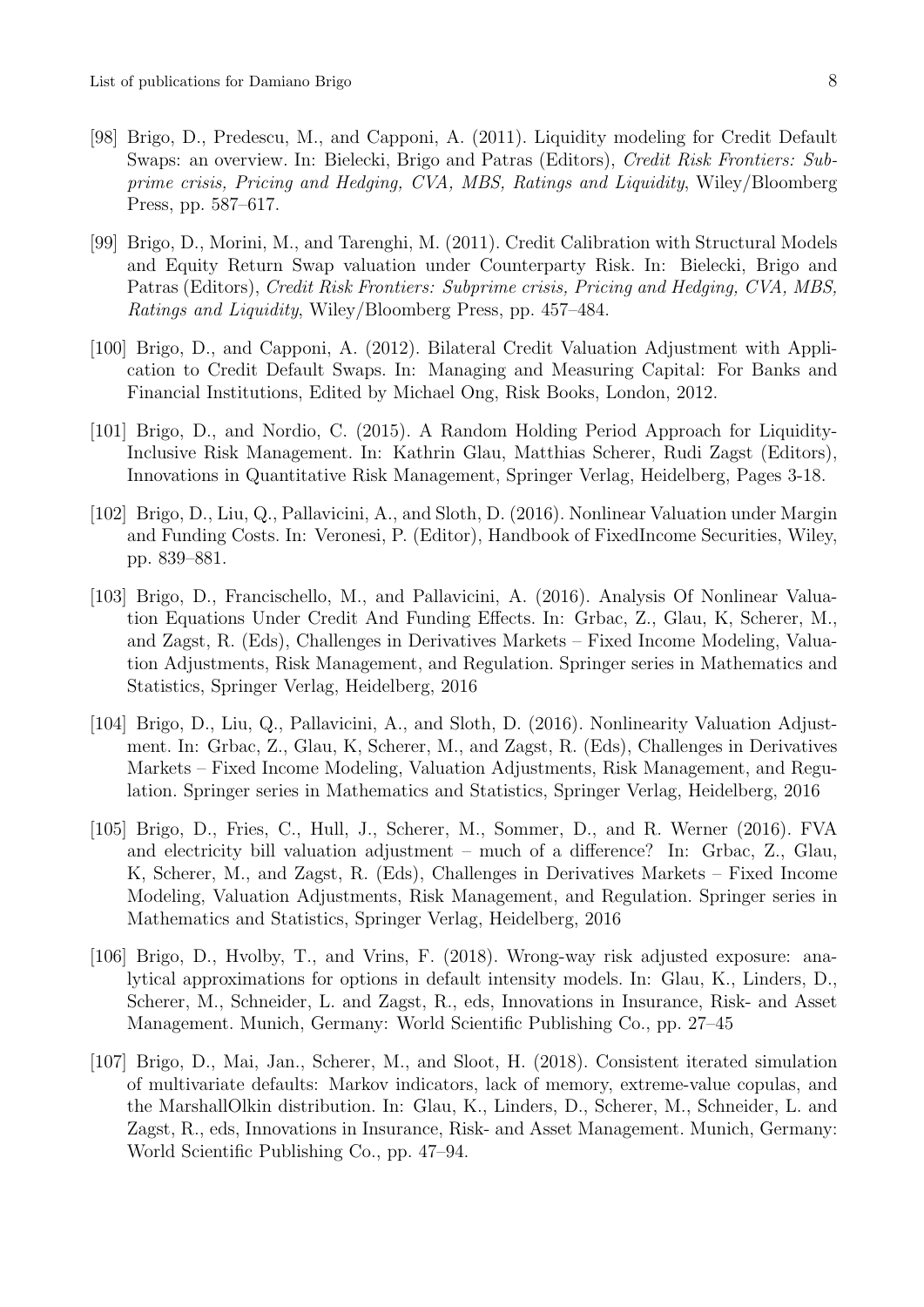- [108] Brigo, D., Pede, N. and Petrelli, A. (2018). Examples of wrongway risk in CVA induced by devaluations on default. In: Glau, K., Linders, D., Scherer, M., Schneider, L. and Zagst, R., eds, Innovations in Insurance, Risk- and Asset Management. Munich, Germany: World Scientific Publishing Co., pp. 95116.
- [109] Brigo, D. and Piat, C. (2018). Static vs adapted optimal execution strategies in two benchmark trading models. In: Glau, K., Linders, D., Scherer, M., Schneider, L. and Zagst, R., eds, Innovations in Insurance, Risk- and Asset Management. Munich, Germany: World Scientific Publishing Co., 239–274.

## [PUBLICATIONS IN VOLUMES: PROBABILITY etc.]

- [110] D. Brigo, On nonlinear SDE's whose densities evolve in a finite dimensional family, in: I. Csiszár and Gy. Michaletzky (Editors), Stochastic Differential and Difference Equations, Birkhäuser (1997).
- [111] D. Brigo, Diffusion Processes, Manifolds of Exponential Densities, and Nonlinear Filtering, in: O.E. Barndorff-Nielsen and E. B. Vedel Jensen (Editors), Geometry in Present Day Science, World Scientific (1999).
- [112] Armstrong, J. and D. Brigo (2013). Stochastic filtering by projection: the example of the cubic sensor. In: Nielsen F. and Barbaresco F. (Editors), Geometric Science of Information 2013, Springer Verlag, pages 685–692.
- [113] Armstrong, J. and D. Brigo (2015). Stochastic PDE Projection on Manifolds: Assumed-Density and Galerkin Filters. In: Nielsen F. and Barbaresco F. (Editors), Geometric Science of Information 2015, Springer Verlag, pages 713-722.
- [114] Brigo, D., and Pistone, G. (2016). Dimensionality reduction for measure-valued evolution equations in statistical manifolds. In: Nielsen, F., Critchley, F., & Dodson, K. (Eds), Computational Information Geometry for Image and Signal Processing, Springer Verlag series in Signals and Communication Technology, 2016, p. 217–265.
- [115] Armstrong, J. and D. Brigo (2016). Extrinsic Projection of Ito SDEs on Submanifolds with Applications to Non-linear Filtering. In: Nielsen, F., Critchley, F., & Dodson, K. (Eds), Computational Information Geometry for Image and Signal Processing, Springer Verlag series in Signals and Communication Technology, 2016, p. 101–120.
- [116] Armstrong, J. and Brigo, D. (2017). Ito Stochastic Differential Equations as 2-Jets. In F. Nielsen, & F. Barbaresco (Eds.), GEOMETRIC SCIENCE OF INFORMATION, GSI 2017 Vol. 10589 (pp. 543-551). Paris, FRANCE: SPRINGER INTERNATIONAL PUB-LISHING AG. doi:10.1007/978-3-319-68445-1 63

## [CONFERENCE PROCEEDINGS]

- [117] D. Brigo, On the nice behaviour of the Gaussian Projection Filter with small observation noise. In Proceedings of the third European Control Conference (Rome, 1995).
- [118] D. Brigo, B. Hanzon, F. LeGland. A Differential Geometric approach to nonlinear filtering: the Projection Filter, in Proceedings of the Conference of Decision and Control, New Orleans, 1995, pp. 4006–4011.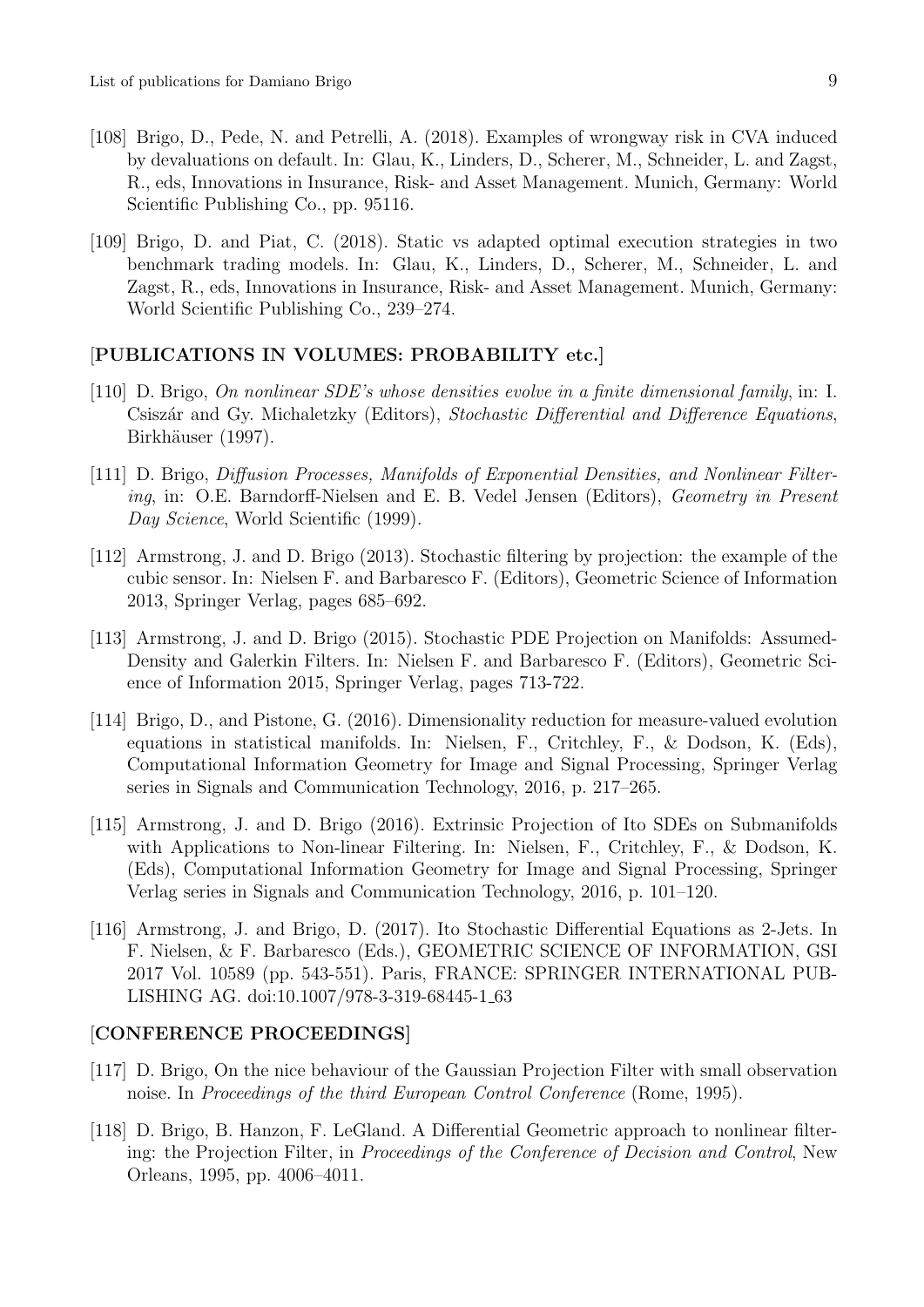- [119] D. Brigo, B. Hanzon, F. Le Gland, The exponential projection filter and the selection of the exponential family, Proceedings of Controlo'96, the 2nd Portuguese Control Conference, APCA, pp. 251–256, Porto, Portugal, 11-13 Sept 1996.
- [120] D. Brigo, F. Le Gland, A finite dimensional filter with exponential conditional density, in Proceedings of the Conference on Decision and Control, San Diego, IEEE Control Systems Society, pages 1643-1644, December 1997.
- [121] D. Brigo, F. Mercurio, Expensive Markovianity and time-holes in Black and Scholes. In: Proceedings of the conference Mathematical Theory of Networks and Systems 1998. Il Poligrafo, Padua (1999), pp. 711–714
- [122] D. Brigo, F. Mercurio. The CIR++ Model and other deterministic-shift extensions of short rate models, in: Proceedings of the Columbia-JAFEE International Conference, Tokyo, 16-17 Dec 2000, pp. 563-584.
- [123] D. Brigo, F. Mercurio. Lognormal mixture dynamics and calibration to market volatility smiles, in: Proceedings of the Columbia-JAFEE International Conference, Tokyo, 16-17 Dec 2000, pp. 281-296.
- [124] D. Brigo, A. Alfonsi, A two-dimensional CIR++ shifted diffusion model with automatic calibration to credit defalult swaps and interest rate derivatives data, in: Proceedings of the 6-th Columbia=JAFEE International Conference, Tokyo, March 15-16, 2003, pages 563-585.
- [125] Brigo, D, Candidate Market Models and the Calibrated CIR++ Stochastic Intensity Model for Credit Default Swap Options and Callable Floaters, in: Proceedings of the 4-th ICS Conference, Tokyo, March 18-19, 2004.
- [126] Brigo, D., and Morini, M., Cascade Calibration of the Libor Market Model. In: Proceedings of the FEA 2004 Conference at MIT, Cambridge, Massachusetts, November 8-10, 2004.
- [127] Brigo, D. and Tarenghi, M., Credit Default Swap Calibration with a Tractable Structural Model. In: Proceedings of the FEA (Financial Engineering and Applications) 2004 Conference at MIT, Cambridge, Massachusetts, November 8-10.
- [128] Brigo, D. and Tarenghi, M. Credit Default Swap Calibration and Equity Swap Valuation under Counterparty risk with a Tractable Structural Model, SSRN working paper. Also in: Proceedings of the Counterparty Credit Risk 2005 C.R.E.D.I.T. conference, Venice, Sept 22-23 2005, Vol 1.
- [129] Brigo, D. and Tarenghi, M., Credit Default Swap Calibration and Counterparty Risk Valuation with a Scenario based First Passage Model. SSRN working paper. Also in: Proceedings of the Counterparty Credit Risk 2005 C.R.E.D.I.T. conference, Venice, Sept 22-23, 2005, Vol 1.
- [130] Brigo, D., and Morini, M., CDS Market Formulas and Models. In: Proceedings of the 18th Annual Warwick Options Conference, September 30, 2005, Warwick, UK.